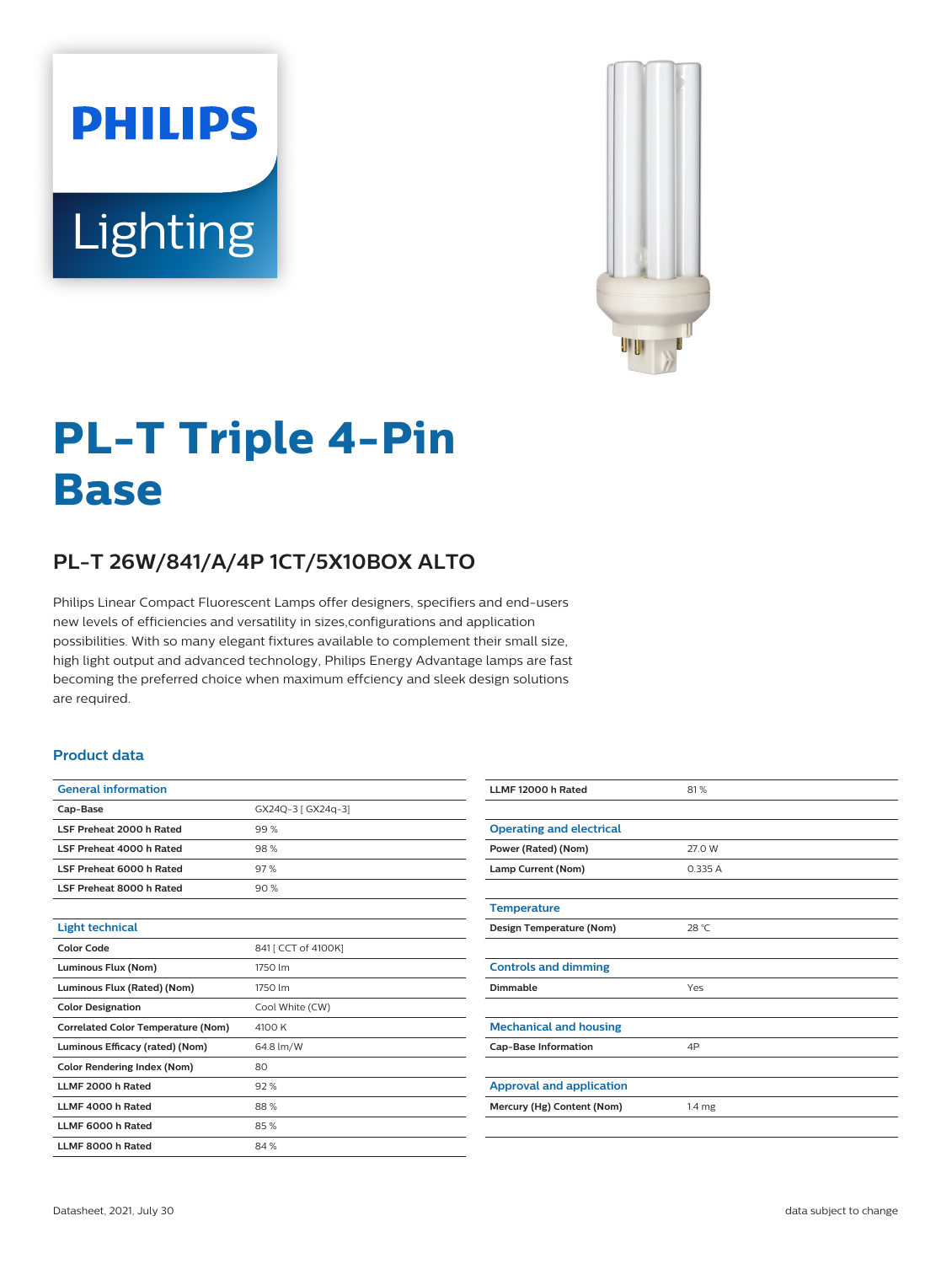## **PL-T Triple 4-Pin Base**

| <b>Product data</b>                  |                                    |
|--------------------------------------|------------------------------------|
| Order product name                   | PL-T 26W/841/A/4P 1CT/5X10BOX ALTO |
| <b>EAN/UPC - Product</b>             | 046677268251                       |
| Order code                           | 458273                             |
| <b>Numerator - Quantity Per Pack</b> |                                    |
| Numerator - Packs per outer box      | 10                                 |

| Material Nr. (12NC) | 927910984150           |
|---------------------|------------------------|
| Net Weight (Piece)  | 64.000 g               |
| <b>ILCOS Code</b>   | FSM-26/40/1B-E-GX24q=3 |

## **Dimensional drawing**



| Product                |       | $D(max)$ $A(max)$ $B(max)$ $C(max)$ |          |
|------------------------|-------|-------------------------------------|----------|
| PL-T 26W/841/A/4P/ALTO | 41 mm | 86.7 mm 111.0 mm                    | 126.7 mm |

## **Lifetime**





## **Lumen Maintenance 3 h and 12 h cycle**



**Life Expectancy 12 h cycle**

**Life Expectancy 3 h cycle**